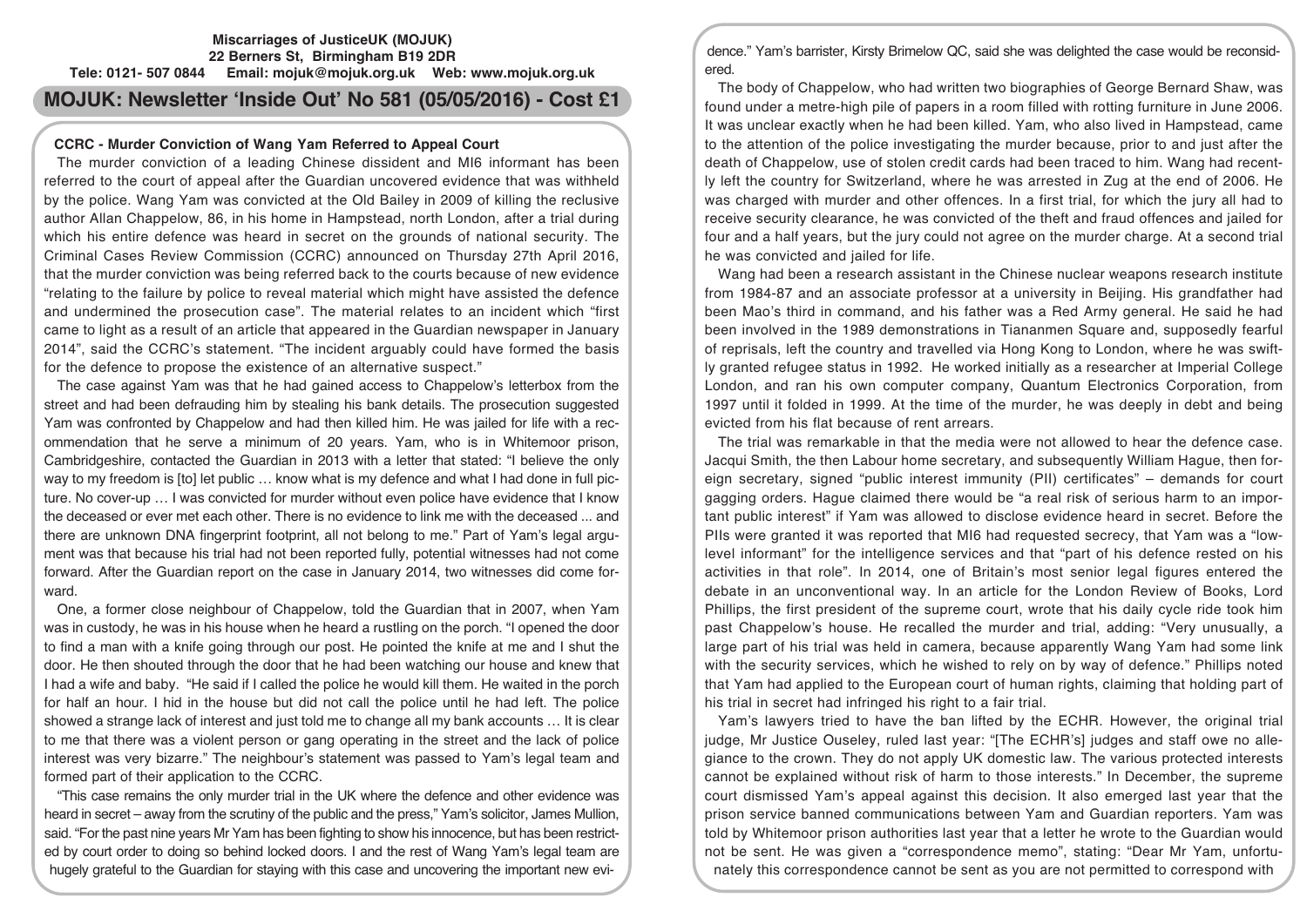journalists." The Ministry of Justice said later that such a ban no longer exists. *Duncan Campbell and Richard Norton-Taylor, Guardian*

# **Clearing the Books?**

There are many criminal cases where police forces have covered themselves with shame in efforts to 'solve' or clear their books of crimes. Cases like those of the Guildford 4, Barry George, or the M50 Marie Wilkes murder which implicated Eddie Browning, there are hundreds of other examples. However, there are few that fill me with more disgust and contempt than the brazen attempt by \*Devon & Cornwall police to 'Solve the Genette Tate case as reported in MOJUK issue 578. Just after the death of Robert Black, the principle suspect and likely murderer, this deceitful and corrupt police force announces they were just about to charge Robert Black. Just pipped at the post after 38 years? I don't think so, more like a shameless attempt to 'Clear the books' of the crime, a tactic they have used in the past all too often. The sheer nerve of this police force to claim to be providing Genette Tate's family with closure by claiming to be about to charge Black is almost beyond belief. But to then blame the Crown Prosecution Service for 'introducing a new policy' of not charging or trying the dead, unbelievable?

I'm sure we all remember the many previous trials of the dead. The trial of Adolf Hitler for genocide, or the trial of Attila the Hun with the attendant difficulty of digging up witnesses for a similar event. The collapse of the trial of Genghis Khan due lo the failure to find his tomb in order to dig up his body, I'm sure we all remember them well, except they never happened. The only trial I am aware of where a dead body was put on trial was around 1660, after the Restoration. Oliver Cromwell's corpse was disinterred, put on trial, then beheaded after being found guilty. I've not heard of a similar trial since, perhaps this shameless police force could acquaint me with other examples of the Crown Prosecution Service enacting similar trials, and the date on which they abandoned the practice?

Keith Rose A7780AG, HMP Whitemoor, Longhill Road, March, PE15 0PR

\*Whilst on the subject of Devon & Cornwall police it is worth pointing out their all too routine bungling which necessitates their inventive fables. Retired Professor of English Medieval Culture at Exeter University, Avril Henry, suffered from a multitude of ailments. They included cardiac and renal problems, tinnitus and ear infections, Professor Henry, 82 years o1d, was a member of EXIT the pro-euthanasia charity and ordered for herself a suicide kit from Mexico. Devon & Cornwall police were tipped off about the purchase by Interpol so acting in their normal kind and considerate manner for dealing with the elderly and frai1, they smashed down her front door in the middle of the night. They even Look a psychiatrist with them to determine her state of mind. Shock at having her door smashed in during the early hours? Having confiscated all the available drug's, they could find the deficient and cack-handed officers left, doubtless satisfied with their early hour's raid. A couple of days later Professor Avril Henry committed suicide with drugs from the Mexican kit.

# **Hillsborough Inquests: Why Saying 'Sorry' Isn't Enough** Mark George QC

In the aftermath of publication of the report of the Hillsborough Independent Panel in 2012, David Crompton, the Chief Constable of the South Yorkshire Police issued a fulsome apology. He said: "On that day South Yorkshire Police failed the victims and families. The police lost control. In the immediate aftermath senior officers sought to change the record of events. Disgraceful lies were told which blamed the Liverpool fans for the disaster. Statements were altered which sought to minimise police blame. These actions have caused untold pain and distress for over 23 years. I am profoundly sorry for the way the force failed on 15th April 1989 and I am doubly sorry for the injustice that followed and I apologise to the families of the

96 and Liverpool fans." Now, in my experience police officers don't much like having to say 'sorry' once, much less twice. But David Crompton was at it again on Tuesday 26/04/2016as soon as the jury in a new Hillsborough Inquests had finished delivering its devastating verdicts. This is what he said in Tuesday: "On 15th April 1989 the South Yorkshire Police got the policing of the FA Cup semi-final at Hillsborough catastrophically wrong. The force failed the victims and failed their families… . Today, as I have said before, I want to apologise unreservedly to the families and all those affected." You would be forgiven for thinking that Mr Crompton who had nothing at all to do with Hillsborough disaster, must be a thoroughly decent man making sincere and heartfelt apologies, not just once but twice, that no one could misinterpret. Admitting your force, even when not under your command had got things 'catastrophically wrong' is not something you will hear a senior police officer say very often.

It might interest you to know that when Mr Crompton was represented by a legal team of solicitors and barristers at the recent Inquests, it seemed he must have forgotten what he had said back in 2012. You would imagine that he would have instructed his counsel to inform the court that he stood by his statement from 2012 and would not be saying anything in the Inquests that would be in any way inconsistent with that apology. So you may wonder why his counsel, no doubt on the instructions of their client Mr Crompton, sought to piggyback on the loathsome and repellent assertions repeatedly made by counsel for the match commanders, Mr Duckenfield and his sidekicks Marshall and Greenwood that the disaster was all the fault of drunken, hostile, ticketless fans most of whom turned up late expecting to gain entry to the stadium.

Why otherwise were witnesses questioned to elicit that fans were spitting on police officers outside the perimeter gates of the stadium, or that they had 'forced their way' through those gates that the police were trying to close to ease the pressure on the fans near the turnstiles, or that fans could simply have withdrawn themselves from the crush outside the ground? Why was a witness questioned to elicit that fans outside the ground became unresponsive to police instructions to stop pushing? Why was a witness asked to confirm that he had previously said in a written statement in 1989 that during the rescue effort 'three or four fans' had assaulted a press photographer? Why was Mr Marshall the match commander responsible for the outside of the Leppings Lane entrance asked to confirm further examples of alleged bad behaviour by Liverpool fans?

What did any of this have to do with the current Chief Constable? How could he instruct his legal team to ask such questions and adopt such a line if he meant a single word of the apology issued in 2012? The purpose of the questioning is obvious. The same Chief Constable who had admitted that his force had caused the disaster and then tried to cover it up was trying to persuade the jury that it was after all, all the fault of the fans.

You will no doubt remember that as early as the evening of the disaster the then Chief Constable Peter Wright had confirmed that the exit gate C, through which some two thousand supporters entered in just five minutes after 14.52, had been opened on police instructions. That is on orders from the match commander David Duckenfield. During the Inquests it became apparent to us that the police investing the disaster afresh, known as Operation Resolve, were seriously contending that the gate was not in fact opened in response to Mr Duckenfield's order but instead, at the behest of a junior police officer or a gateman acting on their own initiative.

This was such a ridiculous idea that even the team of lawyers representing Mr Duckenfield rejected this nonsense. This theory finally bit the dust after our audio-visual team had done a brilliant bit of detective work in which they had been able to identify the order to open the gate being given in the background on tapes recording traffic between the emergency services.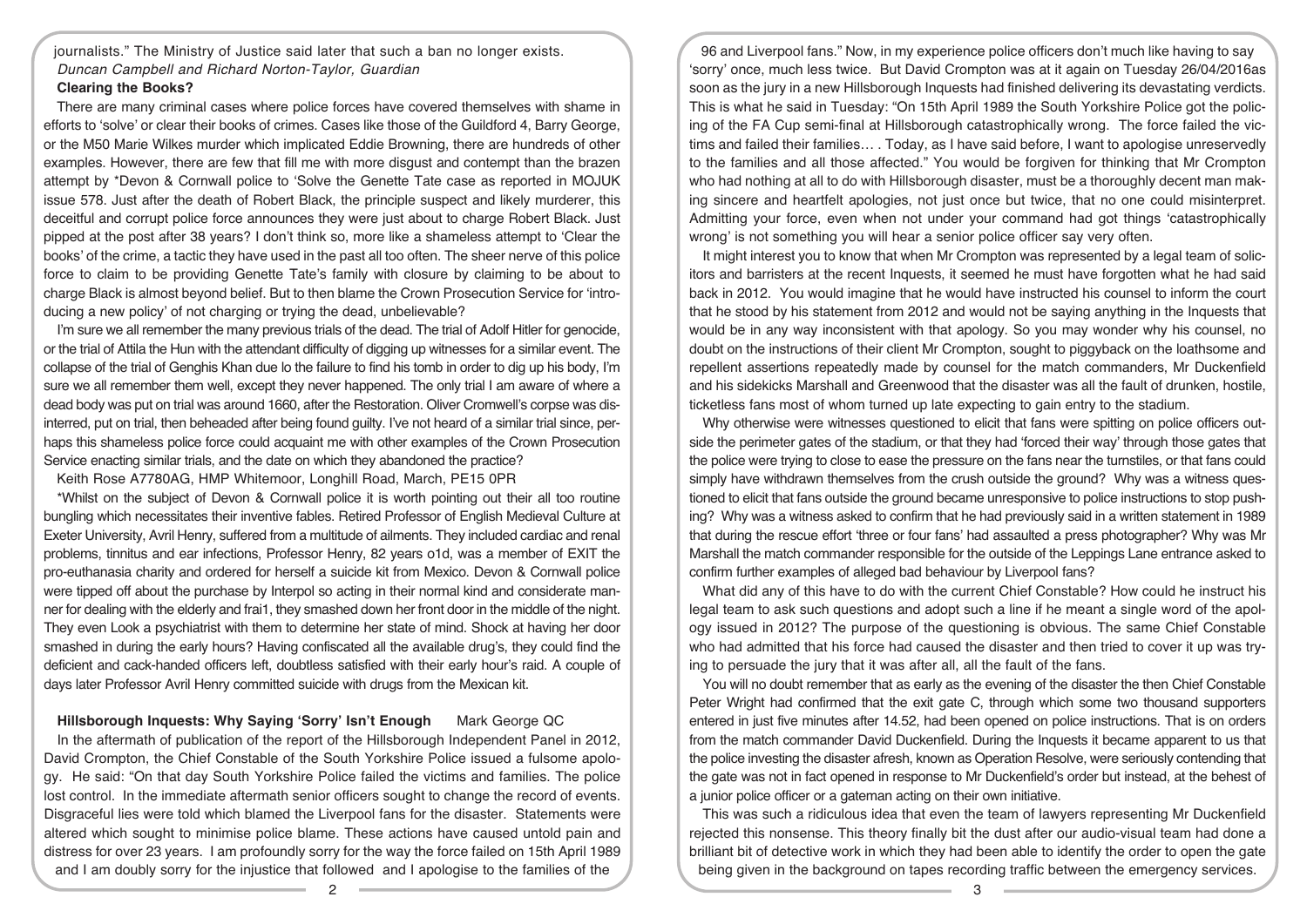But not before Mr Crompton's lawyers had tried valiantly to prove that this crackpot theory had legs and that in fact gate C was not opened in response to Mr Duckenfield's order at all.

How you may ask did those instructions to his counsel square with the apology he had given in 2012? And if you still think Mr Crompton is a decent man you have to consider how someone who conducted themselves in the way demonstrated above during the Inquests then had the bare-faced cheek to issue another abject apology as soon as the game was up and the jury had confirmed that the disaster was indeed the fault of the police and not the fans. No wonder there was a seriously adverse reaction to Mr Crompton's latest apology. No wonder the Home Secretary was not happy with it. Nor were many others including I suspect every single family of the 96 and the many others affected by the disaster.

So no surprise that Mr Crompton is now toast and that the Police and Crime Commissioner for South Yorkshire has indicated that he will not be resuming his post before his resignation apparently scheduled for later this year takes effect. But that is not enough in this case. Mr Crompton should not be allowed to resign. For what he has done he deserves to be sacked right now. And in the confident expectation that some excuse will be found not to sack him, I hope that before Mr Crompton finally swans off to his Mediterranean retirement home on a fat publicly funded pension he will at least be good enough to answer these questions, because frankly I haven't got a clue. And in the absence of any answer its hard to avoid the conclusion that Mr Crompton issues apologies not because he means a single word of what he says but because he thinks it is politic to do so. And people like that deserve the contempt of us all.

### **UK Has 'Most Punitive' Criminal Records Regime For Young Offenders**

*Anushka Kangesu, Justice Gap:* England and Wales have topped a new international ranking of the most punitive childhood criminal records system. The Standing Committee for Youth Justice (SCYJ) last week published a report on the international treatment of criminal records for youths comparing regimes in 16 jurisdictions including Australia, Canada, France, Germany, Italy, and in the US, Ohio and Texas. The study looked at serious crimes such as murder or rape and found that, in England and Wales, criminal records for children were treated in the same manner as adults regardless of offence category. However minor a childhood crime, in England and Wales that crime can never be deleted and is kept by the state for life. The report found that a child who offends in England and Wales is not only more likely to acquire a criminal record, but that this record will have a longer-lasting and more profound impact on them as they go on to adulthood. If a child in Germany or New Zealand is arrested by the police and released with no further action taken, that information is never disclosed on criminal records checks.

However, in England and Wales, that information is held locally by the police and may at their discretion, be disclosed on enhanced criminal records. Last year 60,000 cautions and convictions were given to youths in the UK, all of which are attached to criminal records, some of which will need to be disclosed for many years, some of them forever. This is a stark contrast to the statistics in New Zealand where only 48 children under the age of 17 were given a criminal record. Penelope Gibbs, Chair of the SCYJ, said: 'A child who has shoplifted a couple of times will suffer the disproportionate penalty of not only having the offences recorded for life, but also having to disclose it at key points- such as entering university or applying for certain jobs, such as a teacher, or a police officer. No other country reviewed inflicts such tough penalties on a child who offends.'

According to the SCYJ, a criminal record acquired by a child in England and Wales could

affect that person 'for longer, and more profoundly, than in any other jurisdiction under consideration'. The group argued that that was the result of a number of factors: England and Wales was 'relatively rare in making no distinction between records acquired as a child, and those acquired as an adult'; many other countries had entirely separate systems for children and adults for most offences; unlike many jurisdictions, there was 'no means to "wipe" or expunge a criminal record acquired in childhood in England and Wales'; and our rules on disclosure were 'relatively unrestricted' meaning there were 'few ways to prevent the disclosure of comparatively minor convictions and cautions' and all convictions could be disclosed for lengthy periods, in comparison to many other jurisdictions.

In Germany, Ohio, Texas and Spain childhood criminal records were held on separate databases to those of adults and such databases had more restricted access. 'In Canada, Ohio, and Poland, all but the most serious offences committed by children do not attract a criminal record, and in New South Wales, New Mexico and New Zealand, in the main, only the most serious offences committed by children are classed as 'convictions' at all – as a result, in New Zealand in 2014, only 48 children under the age of 17 were given a criminal record, and only one child in New Mexico was given an adult sentence and thus a criminal record in 2013/14,' the report said. By contrast, as set out above, almost 60,000 criminal records were imposed on children in England and Wales in 2013/14.'

### 3**2% Increase In Children In Custody Requiring Hospital Treatment**

Ministry of Justice statistics for 2014-2015, released recently, show that there has been a 32% increase in children in custody needing hospital treatment, following assault, self- harm or restraint incidents, which Article 39 reports HERE. Meanwhile, the Youth Justice Board's statement following the release of these statistics focussed on the fact that 9% fewer children were entering the youth justice system than a year ago. The release of these figures follows the Panorama documentary on the physical abuse of children by staff at Medway Secure Training Centre in Kent on 11 January 2016, of which Frances Crook of the Howard League for Penal Reform said: "Watching this programme made me cry. The deliberate cruelty against children was one of the most upsetting things I have seen in this country. Shocking also was the institutionalised fraud being perpetrated to cover up that abuse."

For the first time, the statistics released include uses of force as a result of using the "Minimising and Managing Physical Restraint System" (MMPR) on children in England and Wales, which has been introduced in five secure establishments, including Medway. This is described by the government, as being a technique of using non-physical, de-escalation techniques, before resorting to force to restrain a child. Despite the introduction of the MMPR system, it was only used in 58% of "use of force" incidents in the past year. In 36 incidents where MMPR was used, pain inducing techniques were used on children, which are described as being utilised where necessary to protect a child or others from an immediate risk of serious physical harm. Children's "passive noncompliance" was a reason given by staff for using force in 423 cases.

There has been a substantial increase of the use of restraint on children, up 60% from the year ending March 2010 to end of 2015. 95% of injuries resulting from restraint are described as "minor", whilst five children required hospital treatment after being restrained in that year. The statistics also show that physical restraint has been disproportionately used on the younger age group (10-14 years of age), females and young people who were of black, Asian or ethnic minorities. The number of self-harm incidents has increased by 46% compared with the year ending March 2010. It is unclear whether the increase in self- harm incidents is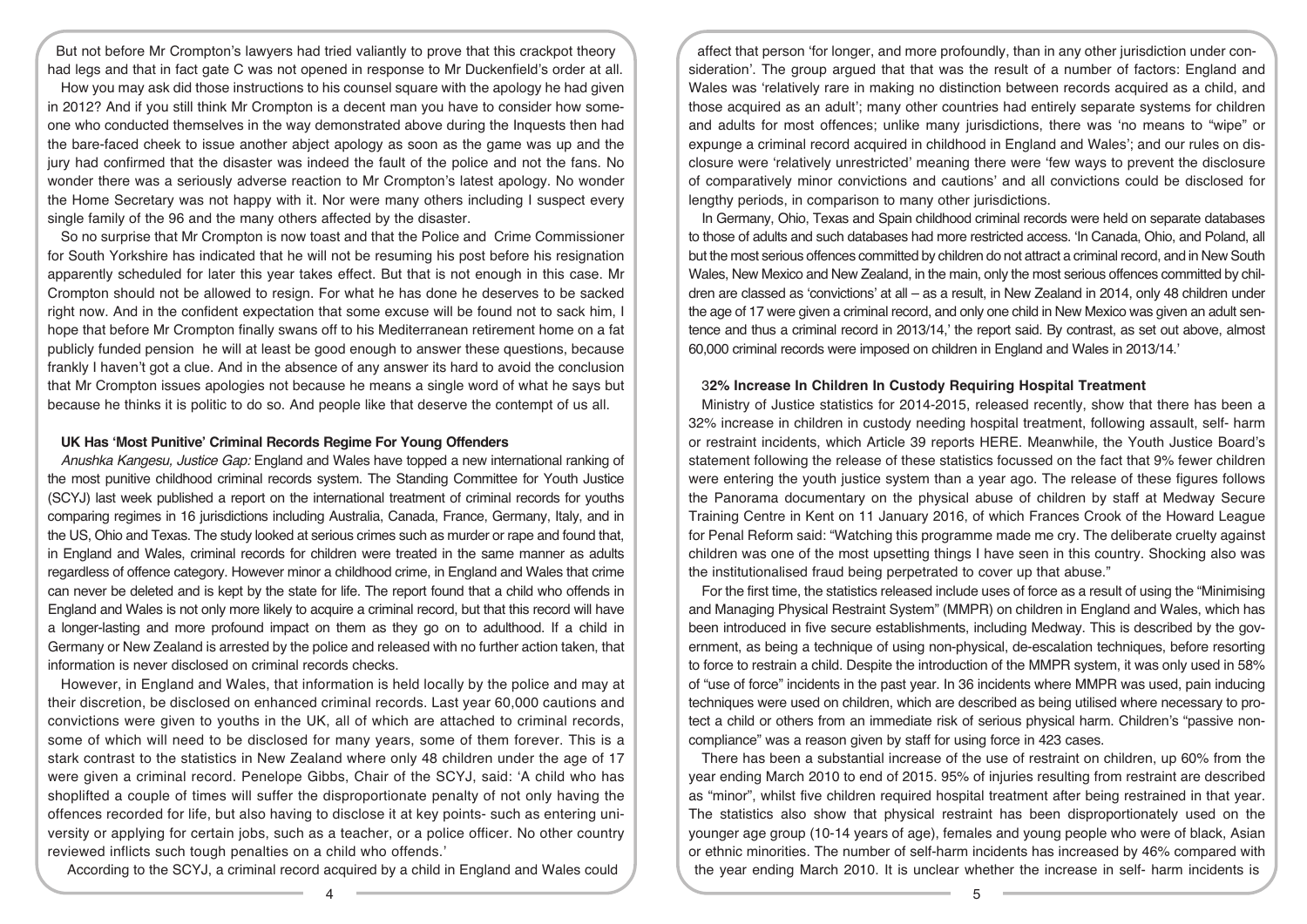related to the increase in restraint incidents. Finally, there were 1,790 incidents of assaults where the victim was a child, and 31 children required hospital treatment following the assault. **Fears Over Credit For Guilty Plea** *Law Society Gazette*

Criminal defence solicitors are expected to oppose proposed replacement guidelines on sentence reductions for early guilty pleas. The Sentencing Council says it wants to ensure that reductions for guilty pleas 'should be applied fairly and consistently and that the guideline should encourage defendants who are guilty to plead guilty as early in the court process as possible'. Benefits include: being able to inform victims and witnesses that their testimony is not required; resource savings for the police, Crown Prosecution Service, Legal Aid Agency and HM Courts and Tribunals Service.

The council's consultation closes on 5 May. The Criminal Law Solicitors' Association told the Gazette it had 'grave reservations' about the replacement guidelines, 'particularly in the current climate where the CPS is serving less and less detail about a case (especially relevant when complex) and often not serving it on time'. The association's consultation response states that in many proceedings at the initial stage, 'it is impossible to advise defendants properly until full files of evidence have been provided by the CPS, and the mantra that "the defendant must know whether he has done it" is inappropriate. 'Lay clients are not lawyers, they rarely know the intricacies of law and possible defences, and no one should be expected to plead without knowledge of the full case against them'.

Current guidelines recommend a one-third reduction where the plea is entered 'at the first reasonable opportunity'. Under the revised guideline, a maximum one-third reduction would be applied where the plea is entered 'at the first stage of proceedings'. The first stage would be the first point at which the charge is put to the offender in court and a plea, or indication of plea, is sought. After the first stage of proceedings, the maximum reduction level would be one-fifth. A sliding scale would follow. The association said the draft guideline eroded the principle 'that it is for the prosecution to prove their case'. No admissions made in the pre-court process should be taken into account as mitigating factors, it added. Jonathan Black (pictured), former president of the London Criminal Courts Solicitors' Association, said it was 'simply the wrong time' to 'entertain such a proposal'. Black said the profession was 'in the midst' of a struggle to balance its professional duty to provide advice on the evidence 'against the combined forces of poor disclosure at the first hearing and the failings of the Better Case Management project [and] Digital Case System'. The LCCSA told members this week that it will submit a 'strongly worded' response.

### **Deaths/Assaults/Suicide in Prison Custody Year Ending March 2016**

In the 12 months to March 2016 there were 290 deaths in prison custody (a rate of 3.4 per 1,000 prisoners), an increase of 51 compared to the 12 months ending March 2015. These deaths comprise of: 100 apparent self-inflicted deaths (a rate of 1.2 per 1,000 prisoners), up from 79 in the previous 12 month period (a 27% increase); 167 deaths due to natural causes (a rate of 1.9 per 1,000 prisoners), up from 149 on the same period in 2015; \* 6 apparent homicides, up from 4 on the same period in 2015; 17 other deaths, 9 of which are 'awaiting further information' prior to being classified.

*Self-harm:* In the 12 months to December 2015 there were: 32,313 reported incidents of selfharm, up by 6,470 incidents (25%) on the same period in 2014; 377 self-harm incidents per 1,000 prisoners, compared with 303 incidents per 1,000 prisoners in the same period of 2014 (up 24%); 9,458 prisoners reported to have self-harmed, up 1,665 (21%) on the same period in 2014; \* 2,261 hospital attendances, up 504 (29%) on the previous year; 110 prisoners per 1,000 self-harmed, up by 19 per 1,000 prisoners (21%) on the same period in 2014. Of those that

self-harmed in the 12 months to December 2015, they self-harmed, on average, 3.4 times. *Assaults:* In the 12 months to December 2015 there were: 20,518 assault incidents, up 27% from 16,219 incidents in the same period of 2014; 240 assault incidents per 1,000 prisoners, up from 190 on the same period in 2014; 2,813 serious assaults, up 31% from 2,150 in the previous year; 15,511 prisoner on prisoner assaults, up 24% from 12,552 incidents in the previous 12 months 181 prisoner on prisoner assault incidents per 1,000 prisoners, up from 147 in the same period of the previous year 2,197 serious prisoner on prisoner assaults up 31% from 1,682 in the same period of 2014, 4,963 assaults on staff, up 36% from 3,640 incidents in the same period of 2014. 58 assault on staff incidents per 1,000 prisoners, up from 43 on the same period in 2014; 625 serious assaults on staff up 31% from 477 in the same period of 2014

### **Early Day Motion 1423: Mohamedou Ould Slahi**

That this House notes that Mohamedou Ould Slahi has been detained in Guantanamo Bay since 2002 without being charged; condemns the torture he has received through Slahi's designation as one of two Special Projects personally approved by then Defence Secretary Donald Rumsfeld, which included beatings, extreme isolation, sleep deprivation; sexual molestation, frigid rooms, shackling in stress positions, and death threats; further notes that the former Chief Prosecutor in Guantanamo has stated that the US Government has no evidence that Mohamedou engaged in acts of hostility towards the United States; applauds Mohamedou for writing an award-winning 466-page handwritten manuscript about his time in Guantanamo Bay; highlights that Mohamedou has been granted a Periodic Review Board hearing in June which may clear him for release; and calls on the Government to make representations to the US government and US Defence Secretary Ash Carter calling for Mohamedou's release.

# **Hackney Police Officer Shooting: Not Guilty Verdicts**

A man charged with attempted murder and possession of a firearm with intent to endanger life, after the shooting of a Police officer, has been acquitted by an Old Bailey jury. Tyrone Henry was alleged to have shot the officer at the culmination of a police chase through the streets of Hackney. He fled an armed police raid on his home address pursued by both Trident and armed SCO19 officers. The Crown initially alleged that Henry had attempted to kill the officer, deliberately shooting him with the 9mm pistol that he was carrying. The Defendant maintained that he had taken possession of the pistol, which had been used in a shooting the previous evening, in order to prevent the escalation of a feud between associates of his. When tackled by the officers he dropped the firearm, which then inadvertently discharged having either come into contact with the ground or been kicked by an officer. The Prosecution offered no evidence in respect of the Attempted Murder on the first day of trial. The jury acquitted the Defendant of intent to endanger life after six hours of deliberations.

### **An Opening for Justice for CIA Torture** *Human Rights Watch*

The United States government just opened the door a crack to justice for the torture of scores of men in CIA custody under its infamous detention and interrogation program. For the first time, the Justice Department didn't effectively block a lawsuit by detainees held and tortured by the CIA by invoking, as it had done in previous similar lawsuits, the "state secrets privilege." The privilege requires a court to give great deference to a government claim that litigating a case would risk revealing state secrets that would jeopardize national security. That claim put an end to previous cases related to the torture program,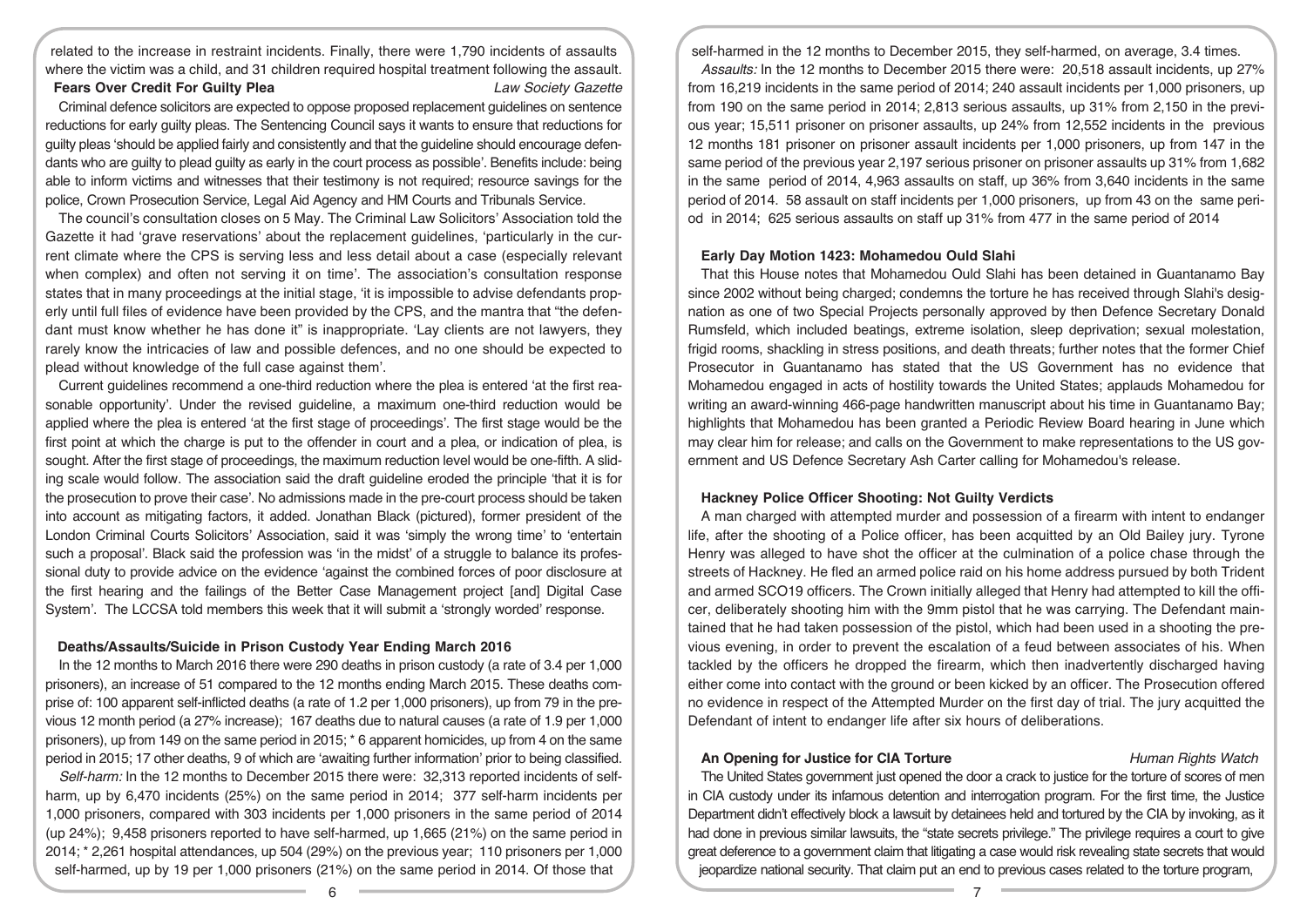hindering victims' efforts to secure redress, and keeping a tight lid on details about the program. For years, Human Rights Watch has urged the administration to stop invoking the privilege unless it was truly necessary to protect genuine national security interests. In this case, Salim v. Mitchell, a federal judge allowed the lawsuit to move to the next phase. It was brought by Suleiman Abdullah Salim and Mohamed Ahmed Ben Soud (formerly Mohammed Shoroeiya), two now-free, former detainees of the CIA who were never charged with crimes by the US, and the family of Gul Rahman, who died in CIA custody after being tortured in Afghanistan. (Human Rights Watch first published Shoroeiya's account in a 2012 report.)

The plaintiffs, represented by the American Civil Liberties Union, are suing Bruce Jessen and James Mitchell, psychologists whose company was paid \$81 million under CIA contract to develop and implement the CIA's interrogation program. The Justice Department's decision not to invoke the privilege probably resulted, in part, from the release of the summary of the Senate Intelligence Committee study on the CIA's program in December 2014. With so much information now in the public domain, it is harder to claim that litigating the case would reveal harmful state secrets. Still, the administration deserves credit for not attempting to make that argument. The plaintiffs will face many further obstacles. The defendants may claim they can't defend themselves without bringing in still classified evidence, so the government could invoke the privilege at a future stage. And civil redress is no substitute for thorough and credible criminal prosecutions that the US government is required to bring in accordance with its international treaty obligations. But for the time being, the administration's position provides hope that at least three of the scores of CIA torture victims might one day actually get their day in court.

### **Odd Items Pinched From Police Station**

Handcuffs, an office phone, a truncheon and washing powder were among the strangely varied items nicked from just one police station, local newspaper the Wigan Evening Post has reported. Information covering recorded thefts of pieces of equipment from Wigan Police Station in Greater Manchester over a four year period, obtained via a Freedom of Information request, showed crooks helped themselves to over a dozen bits of police kit. Items pinched also included a wheel, a video camera and gloves. Four of the stolen items were subsequently recovered, the newspaper added, and in some cases suspects were identified and prosecuted. In the case of the office phone, one adult was cautioned for theft, while for the theft of the stolen video camera a defendant was charged, though the outcome of the case is unknown. Greater Manchester Police said it takes all reports of theft seriously and that thieves would be prosecuted where possible.

### **National Crime Agency V Respondents Shane Davies, Sheila Davies, Rhianna Davies**

The three named Applicants seek to set aside the orders of Supperstone J of January 16th 2015 which granted the National Crime Agency, ("NCA") a Property Freezing Order, ("PFO"), and a Disclosure Order, ("DO"), against each of them and six other Respondents. The orders were granted pursuant to sections 245A and 357 of the Proceeds of Crime Act 2002, ("POCA") following an ex parte hearing. The NCA is a designated "Enforcement Authority" under section 316(1) of POCA which has the statutory duty of tracing and recovering the proceeds of unlawful conduct (s304(1) of POCA). That duty is not predicated upon a criminal conviction, nor is the grant of the orders that were sought in these proceedings. In determining whether property acquired has been "obtained through unlawful conduct" it is not necessary to show that the conduct was of a particular kind if it can be shown that it was obtained through conduct of one of a number of kinds, each of which would have been unlawful, section 242(2)(b) POCA.

The first applicant, Shane Davies, ("SD"), is the main protagonist in these applications.

He is joined in his application by Rhianna Davies, his wife. He is the son of the second applicant, Sheila Davies. The other defendants in the criminal proceedings were members of his extended family or his friends. Lengthy skeleton arguments have been produced in this application and two lever arched files of authorities have been relied upon, in addition to many transcripts of the Crown Court proceedings which took place in Bristol in 2013. In reality what falls to be determined is what happened at the ex parte hearing on 16th January 2015; whether the NCA complied with its statutory and common law duties of disclosure and whether the court hearing the application was misled, deliberately as is alleged, or at all. If such failings or deliberate action is proved against the NCA then the court would have to go on to consider whether the public interest nonetheless demanded the grant of the PFO and DO. Denial of orders which operate in the public interest is not the appropriate means of marking such failings or misconduct. All submissions, written or oral, have been considered but it is only necessary to decide those matters which determine the outcome of the applications.

The Background: The NCA has been interested in the activities of the first applicant, SD, for a number of years. It is believed that he has been involved in, at least to the extent of benefitting from, unlawful conduct by the supply of controlled drugs. It is believed that his friends and family, including the other applicants, have assisted him in the accumulation or consolidation of funds from this unlawful conduct. He has amassed a property portfolio, said to be worth in excess of £8m. Much of that group of properties is held in the names of his family and friends. In an investigation launched by the police, the Crown Prosecution Service ("CPS"), alleged that a substantial part of that portfolio was acquired by the benefit of mortgages obtained by frauds on the lending institutions. The frauds were said to be the provision of false representations as to the income and financial status of the individual applying for a particular mortgage. Simply put the applicants for mortgages were falsely claiming to have incomes or financial status which was untrue. There was evidence, capable of belief as admissions against interest, that SD had instigated the use of fraudulent information by co-accused on mortgage applications for properties which were in reality to be treated as his, irrespective of the name of any putative purchaser.

These three applicants, with others, stood trial at the Crown Court sitting in Bristol in 2013. In simple terms they faced allegations that they had conspired to defraud mortgage lenders by providing false details as to income. Some connected defendants had earlier pleaded guilty to similar related charges. In the course of the trial evidence emerged which showed that the provision of false details had not operated as an effective deception on the staff employed by those lending institutions and that some of those details had not actually been provided by the applicants themselves. A financial advisor to SD, Mr Giblin, gave evidence that he completed the application forms on occasion and "embellished" the details.

Staff of the lending institutions explained that they were not, at that time, necessarily concerned with the actual income declared by borrowers. The market in property was such that the likely increase in the value of a house and/or its potential rental income were so great that an ability to meet mortgage repayments was immaterial. Those two pieces of evidence, either alone or in combination, which had not been anticipated by the CPS, meant that the prosecution did not continue. Counsel prosecuting took the view that in the light of that evidence a properly directed jury would be unlikely to convict.

In due course those who had pleaded guilty were to be allowed to withdraw their pleas and no evidence was offered against them. After the "collapse" of the prosecution case against these applicants, counsel drafted a document for the court explaining their position and seeking to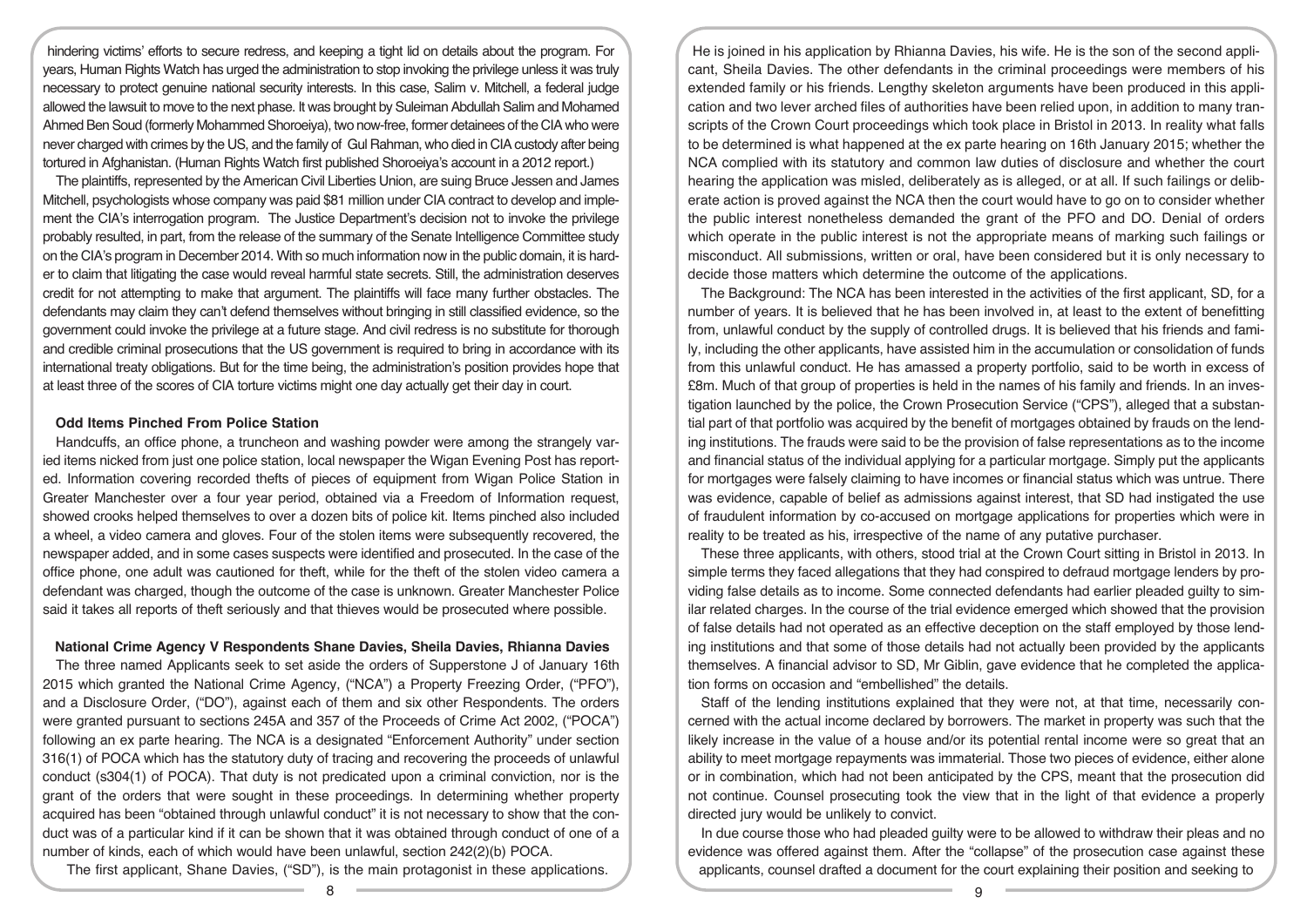resist the application by the other defendants who had pleaded guilty to other charges to revi) In any event the acquittal of these applicants does not disprove the arguable case, on the balance of probabilities, that funds concerned were the proceeds of unlawful conduct. vii) It is not possible to isolate a single cause for the failure of the prosecution. The consequence of the acquittals means that these applicants and their co-accused are not guilty of the mortgage frauds alleged against them. It does not mean, without more, that the funds involved are not arguably the proceeds of unlawful conduct. Nor does it preclude, on the test of the balance of probabilities, that the funds could not be recovered under POCA. viii) Further the application for the PFO was based on the NCA's submission that they had a good arguable case that the property concerned is recoverable or associated property under POCA. ix) Irrespective of any evidential burden no material has been adduced to demonstrate, by way of contradiction of the NCA's position, any legitimate source of the disputed funds. There is no support for the legitimate source of any funds in records held by HMRC. x)

The NCA merely has to establish good arguable grounds for the grant of a PFO and reasonable grounds to suspect that property is recoverable or associated before the grant of a DO. There is nothing advanced in these submissions which unsettles the judge's conclusions that such relatively low thresholds have been crossed on the material in the case. xi) The PFO is an interim measure pending final determination of the issue. The DO facilitates the gathering of material to inform those proceedings. xii) In the absence of a finding of deliberate or inadvertent non-disclosure or any bad faith, it is not necessary to go on to consider the public interest in not setting aside the orders. On all the material in the case it is difficult to see how the public interest test would not have been satisfied, irrespective of bad faith. Accordingly the applications to discharge the orders granted ex parte by Supperstone J on 16th January 2015 are dismissed. An order will be granted in the terms of the draft submitted, extending the PFO for six months from the date of handing down of this judgment and joining another respondent.

# **Jordan Cunliffe Sentence Reduction Bid Rejected Despite Procedural Error**

"Whilst there was procedural error, there was thus no material unfairness such as to justify quashing of the Secretary of State's decision to refuse to reduce the Claimant's minimum term". Justice Carr

Jordan Cunliffe was 16 when he was jailed for a minimum of 12 years in 2008 after Garry Newlove, 47, was kicked to death in Warrington in 2007. Mr Newlove died in hospital two days after being attacked by three people. Dismissing the case, High Court judges said the decision was based on his progress in jail not on a statement by Mr Newlove's widow at his 2015 appeal. Cunliffe, 24, initially appealed against his sentence last May but his application was refused after Mr Justice Mitting considered the victim personal statement made by Victims' Commissioner Baroness Helen Newlove. The court heard Baroness Newlove's statement was withheld from Cunliffe and his lawyers, at her own request. His legal team claimed that was "unlawful". Giving judgement , Lord Justice Bean and Mrs Justice Carr ruled the statement was "irrelevant to the decision". Lord Justice Bean said: "I consider that the victim personal statement in this case should not have been considered by [Mr Justice Mitting] if Baroness Newlove was unwilling to have it disclosed. "The procedure adopted was, to this extent, unfair. It would have been unfair even if the murder victim's widow was not a member of the House of Lords and did not hold the post of Victims' Commissioner." In the case heard last year, Mr Justice Mitting found Cunliffe's progress in prison had been "good, it had not been exceptional". For this reason, Lord Justice Bean said the origi-

nal finding to reject the bid was "not only correct, but inevitable". Cunliffe can apply for parole at the end of his 12-year term in 2019. *BBC News*

# **Leaving Mentally-Ill Prisoner Without Treatment Deprived Him Of Realistic Prospect Of Release**

In Grand Chamber judgment in the case of Murray v. the Netherlands (application no. 10511/10) the European Court of Human Rights held, unanimously, that there had been: a violation of Article 3 (prohibition of inhuman or degrading treatment) of the European Convention on Human Rights. The case concerned the complaint by a man convicted of murder in 1980, who consecutively served his life sentence on the islands of Curaçao and Aruba (part of the Kingdom of the Netherlands) – until being granted a pardon in 2014 due to his deteriorating health –, about his life sentence without any realistic prospect of release. The applicant, Mr Murray, notably maintained that he was not provided with a special detention regime for prisoners with psychiatric problems. Although a legal mechanism for reviewing life sentences had been introduced shortly after he lodged his application with the Court, he argued that, de facto, he had no perspective of being released since he had never been provided with any psychiatric treatment and therefore the risk of his reoffending would continue to be considered too high to be eligible for release. Mr Murray passed away while the case was pending before the Grand Chamber. Two of his relatives subsequently pursued his case before the Court. The Court came to the conclusion that Mr Murray's life sentence had not de facto been reducible. It observed that although he had been assessed, prior to being sentenced to life imprisonment, as requiring treatment, he had never been provided with any treatment for his mental condition during the time he was imprisoned. The opinions of the domestic court advising against his release showed that there was a close link between the persistence of the risk of his reoffending on the one hand and the lack of treatment on the other. Consequently, at the time he lodged his application with the Court, any request by him for a pardon was in practice incapable of leading to his release.

**Crown Loses Appeal Against Disclosure Order** Source: Scottish Legal Briefing Prosecutors have failed in an appeal against a judge's decision to order the disclosure of recordings of interviews of two complainers in a sex abuse case after appeal judges ruled that such label productions are subject to the control of the court, not the Crown. The Criminal Appeal Court held it is for the trial court as "master of its procedure" to determine whether to grant an application by the defence to remove them for the purposes of copying or inspection by an expert. Lord Justice Clerk, Lord Carloway, Lady Smith and Lady Clark of Calton, heard the Crown appeal against a judge's decision ordering disclosure to the defence agents by delivering copies of disc recordings of police and social work joint investigative interviews of two young boys.

The respondents "AM" and "JM", aged 16 and 15, faced two charges of sexual abuse involving the two younger boys, contrary to sections 18, 20 and 21 of the Sexual Offences (Scotland) Act 2009. Special measures had been granted in relation to both complainers, including the taking of their evidence on commission and the giving of evidence in chief in the form of prior statements. The discs and the transcriptions, which were in the custody of the Crown, were listed as productions in the lists attached to the indictment.The respondents wished to have the discs' content viewed by a forensic psychologist, but the Crown refused to provide copies of the discs to the defence, electing instead to allow "disclosure by access" by enabling the accused to inspect the discs "at a reasonable time and in a reasonable place" However, both respondents lodged preliminary and compatibility issue minutes relating to the discs and the PH judge ordered the Crown to provide copies of the discs to the respon-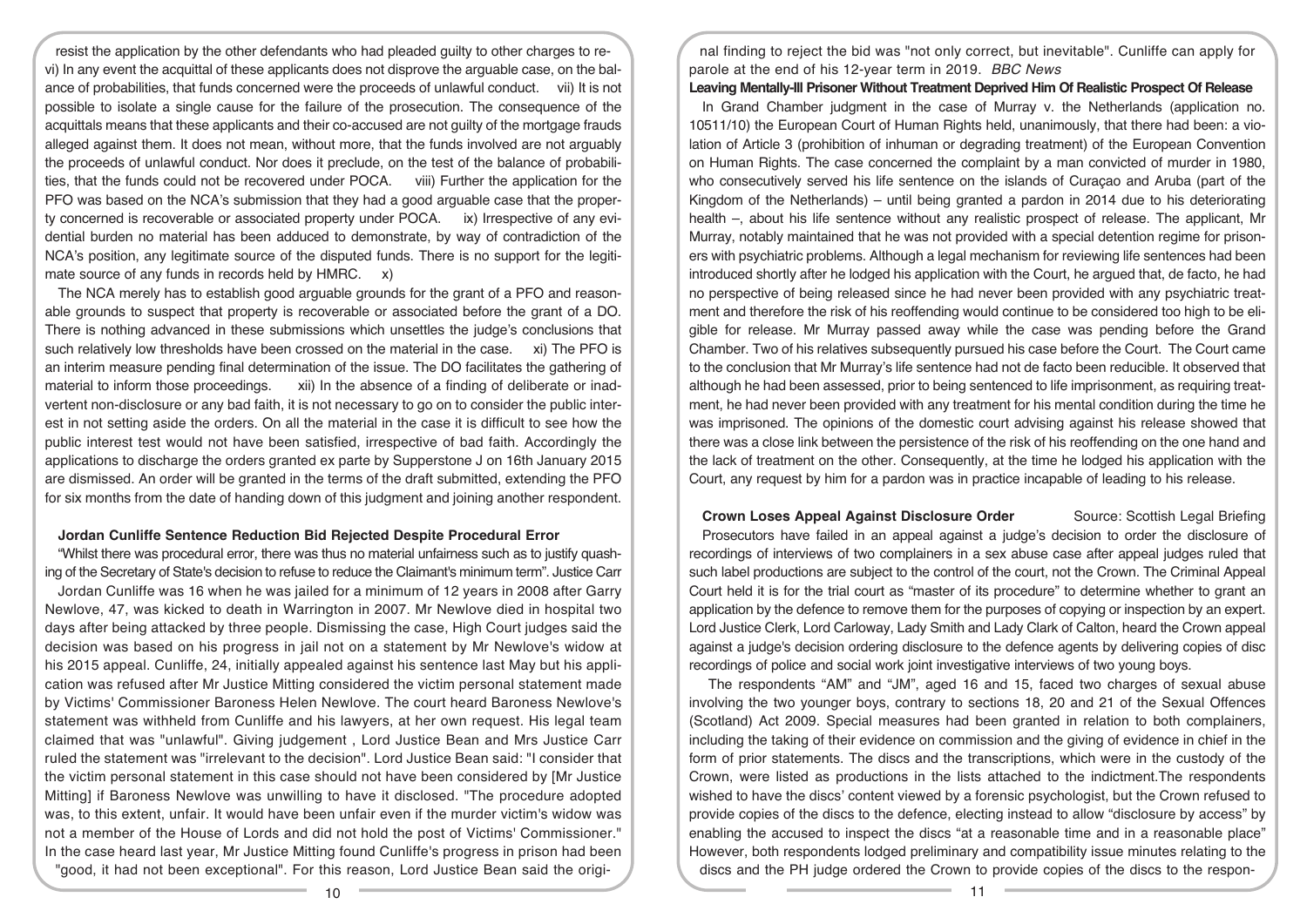dents' agents, subject to certain conditions, after ruling that the Crown had adopted an "illegitimate blanket policy", whereby discs containing visual recordings of JIIs of children being interviewed would never be given to the defence. In the circumstances the judge concluded that the Crown's policy, which left "no element of discretion", offended the respondent's right to a fair trial under Article 6 of the European Convention on Human Rights.

On appeal, the principal contention for the Crown was that the judge had erred in holding that the respondents' article 6 rights were breached by the decision to disclose the content of the JIIs by access, rather than providing copies. In terms of section 164 of the Criminal Justice and Licensing (Scotland) Act 2010, the Lord Advocate had laid before the Scottish Parliament a Code of Practice, which established "a clear, consistent and readily understood means" which enabled parties to apply a practice meeting the "legitimate and proportionate aims of balancing the rights of an accused person and those of the witnesses". It was argued that disclosure by access was a "justified and proportionate response" to the obligations placed upon the appellant and "did not unnecessarily impede preparation of the defence".

In a decision dated September 2015 for which written reasons have now been published, Lord Carloway, said it was important to distinguish the disclosure regime, the object of which was "to ensure that the defence have knowledge of what evidence would form the case against the accused and what material there is available to refute it", and the regime covering label productions. Delivering the opinion of the court, the Lord Justice General said: "This case is concerned with recordings of the Joint Investigative Interviews. Whilst they may provide powerful information they are also label productions in the case. "As such a different regime covers their inspection by the defence. No issue of disclosure per se arises in such circumstances. The defence have had formal notice, by way of the lists attached to the indictment, of both the discs and the transcriptions. Intimation of such lists has the effect of bringing the productions specified under the control of the court whether or not they have been lodged and it is for the court to determine, as master of its procedure, what may or may not happen to them. No issue of substantive law arises. At this stage in the case the accused is entitled to see the labels, not as a result of the disclosure regime but in terms of the statute relative to the lists of production. Whilst, in modern practice the Crown may retain them until the diet of trial...it does so subject to any order of the court. If an accused wishes to remove any production from the custody of the court or Crown for the purposes of copying or inspection by an expert, he is entitled to apply to the trial court to do so. There is no need to invoke the disclosure regime, Article 6 of the Convention or European Court jurisprudence. There is no need to lodge a preliminary or compatibility issue minute. All that is required in respect of items referred to in the lists attached to the indictment is a request to the trial court to borrow them for a specified purpose (including copying). The court will thereafter decide, as a matter for its discretion but no doubt having regard to the principles of fairness, including equality of arms, whether it is in the interests of justice to grant the application." He added: "Given that the labels are to be used as evidence in chief, it is difficult to conceive of a situation in which the court would refuse such an application, albeit perhaps subject to conditions. The court has effectively granted that application. The appeals will simply be refused on that basis."

**Romanian Sex Workers Challenge UK Immigration Policy** *Owen Bowcott, Guardian* A policy aimed at deporting "high-harm" EU-national criminals and those not entitled to remain in Britain is to be challenged by Romanian sex workers who maintain they are self-employed.

Although freedom of movement is guaranteed within the European Union, the right to stay – after the first three months – is dependent on new arrivals "exercising their treaty rights", for example, by working or studying. Operation Nexus, a combined police and immigration initiative involving sharing intelligence, has been targeting foreign offenders and those suspected of breaking the law since 2012. Among those detained and served with deportation papers are an increasing number of women from eastern Europe who have been working on the streets and in premises across London and Manchester. Many do not have convictions. Sex Work is legal in the UK, although activities associated with it such as kerb-crawling, pimping and owning a brothel are crimes. Some of the women have been arrested by officers during raids intended to break up trafficking rings.

The women, mainly Romanian, have received letters from Operation Nexus officers giving them about a month's notice that they are liable to be detained and put on a flight back to Bucharest. EU nationals' administrative removal on the grounds of not observing their treaty rights can be challenged by arguing that they are studying, working, seeking employment, selfemployed or economically self-sufficient in the UK. If removed, EU nationals are banned from re-entering the UK for 12 months. Several women fighting deportation are now being supported by the English Collective of Prostitutes (ECP). "There was a raid which was supposed to be saving victims from trafficking," explained one young woman who wished to remain anonymous. "The police took paperwork and money. I asked for a receipt. They said I was being cheeky. They wanted to know if had been trafficked and asked the client if I was taking drugs. He said no. "They didn't arrest me but said I should be deported and asked me to go to the police station. I went along with a lawyer and showed a letter from a course proving that I was studying English." The threat to remove her was eventually dropped.

Maria, not her real name, was stopped on the street and taken to a police station. "I was held for 24 hours," the 25-year-old said. "A week later I received a letter [saying I would be removed]." Victoria, again a pseudonym, was arrested at her flat and questioned about running a brothel. "I was never charged," the 21-year-old said, "but I was sent a letter. They have taken my passport and said that if my appeal is not successful I will be deported. "Here you can earn money more easily than in Romania; you can have a better future. I can't find a normal job." Some of the women who were sent removal letters are now planning to challenge them on the grounds that they are exercising their treaty rights through being self-employed in the sex industry. Previous EU law cases have established that prostitution constitutes self-employment.

Niki Adams, a spokeswoman for the ECP, said: "This deliberate policy of deportation and destitution targets immigrant women, who because of the criminalisation and stigma associated with sex work, will find it harder to defend themselves. "All the women are mothers who went into sex work because wages in other jobs were too low to feed and clothe their children or because they faced racism from employers." Emma Lough, a solicitor from the Londonbased Aire Centre, which specialises in European legal rights, said: "Often people receive removal proceedings from the Home Office following information being built up by Operation Nexus police officers, which has been shown to have a disproportionate impact on certain groups and sex workers are one of them. "EU law recognises sex work for the purposes of being a 'worker' but it's hard to provide evidence for it and therefore to show that you have exercisable rights. It's difficult to show employment records.

"The procedure of administrative removal means removing those deemed not to be exercising treaty rights. We see a lot of 19/20-year-old girls who have lived in the UK most of their lives, got caught up in drugs and petty crime and are now facing deportation to a coun-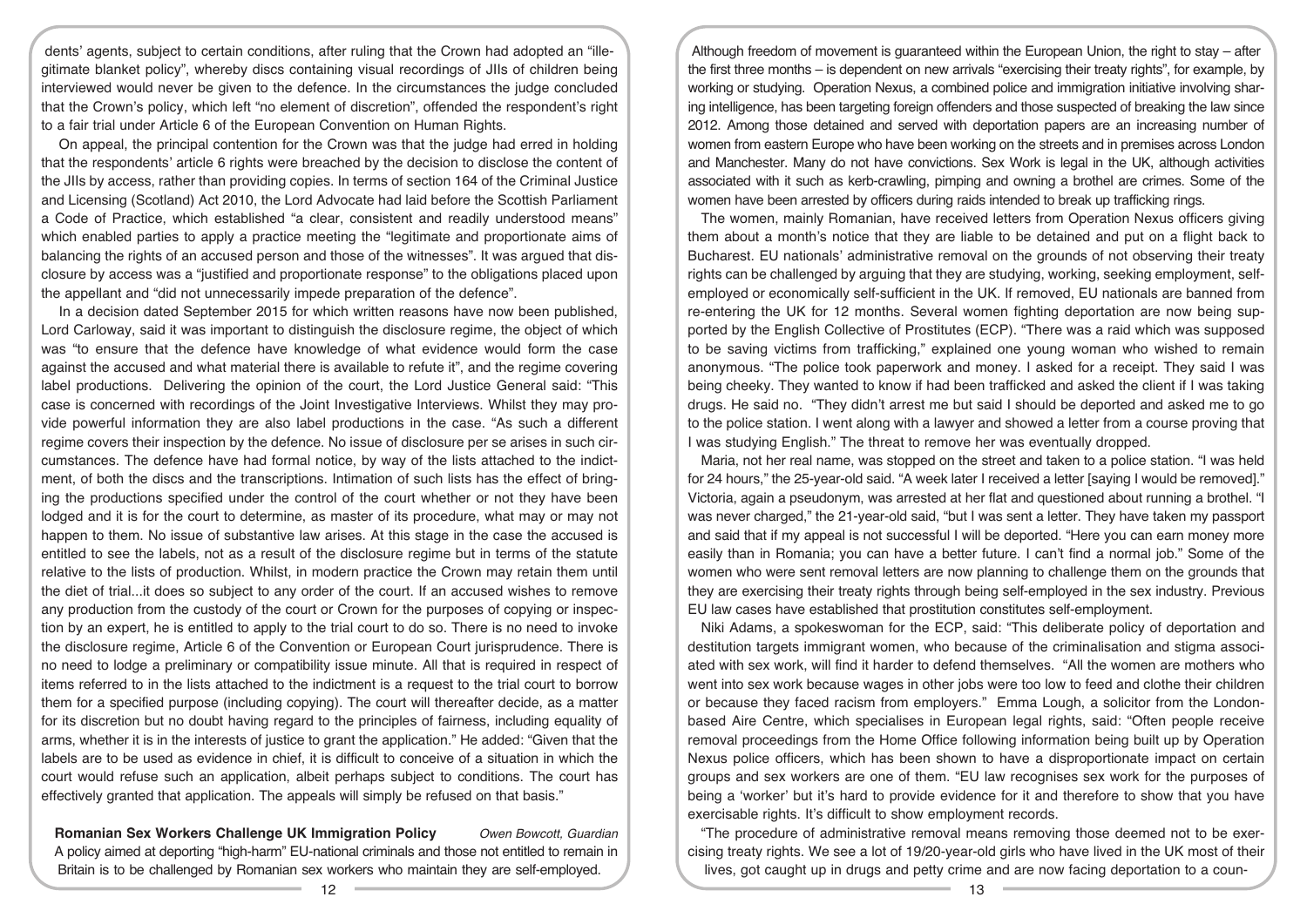try where they may not speak the language. "The Home Office have to demonstrate that someone poses some risk to society in order to justify a deportation decision. However, we see deportation decisions based on very low levels of risk without adequate consideration of the likely harm." The Aire Centre is also preparing a separate challenge to the legality of Operation Nexus based on other cases, not related to sex work. Operation Nexus operates through embedding immigration officers in police stations. It targets both foreign offenders and those breaching immigration regulations. Thousands of people – including many with criminal records – have been removed from the UK under Operation Nexus since 2012 although the Home Office declines to confirm precise numbers. The operational and intelligence cooperation between immigration and police has been spread out to forces beyond London.

### **Oklahoma Court: Oral Sex is Not Rape if Victim is Unconscious From Drinking**

Molly Redden, Guardian: An Oklahoma court has stunned local prosecutors with a declaration that state law doesn't criminalize oral sex with a victim who is completely unconscious. The ruling, a unanimous decision by the state's criminal appeals court, is sparking outrage among critics who say the judicial system was engaged in victim-blaming and buying outdated notions about rape. But legal experts and victims' advocates said they viewed the ruling as a sign of something larger: the troubling gaps that still exist between the nation's patchwork of laws and evolving ideas about rape and consent. The ruling sparked outrage among critics who argue the judicial system engaged in victimblaming and upholding outdated notions about rape and sexual assault

The case involved allegations that a 17-year-old boy assaulted a girl, 16, after volunteering to give her a ride home. The two had been drinking in a Tulsa park with a group of friends when it became clear that the girl was badly intoxicated. Witnesses recalled that she had to be carried into the defendant's car. Another boy, who briefly rode in the car, recalled her coming in and out of consciousness. The boy later brought the girl to her grandmother's house. Still unconscious, the girl was taken to a hospital, where a test put her blood alcohol content above .34. She awoke as staff were conducting a sexual assault examination. Tests would later confirm that the young man's DNA was found on the back of her leg and around her mouth. The boy claimed to investigators that the girl had consented to performing oral sex. The girl said she didn't have any memories after leaving the park. Tulsa County prosecutors charged the young man with forcible oral sodomy.

But the trial judge dismissed the case. And the appeals court ruling, on 24 March, affirmed that prosecutors could not apply the law to a victim who was incapacitated by alcohol. "Forcible sodomy cannot occur where a victim is so intoxicated as to be completely unconscious at the time of the sexual act of oral copulation," the decision read. Its reasoning, the court said, was that the statute listed several circumstances that constitute force, and yet was silent on incapacitation due to the victim drinking alcohol. "We will not, in order to justify prosecution of a person for an offense, enlarge a statute beyond the fair meaning of its language." Benjamin Fu, the Tulsa County district attorney leading the case, said the ruling had him "completely gobsmacked". "The plain meaning of forcible oral sodomy, of using force, includes taking advantage of a victim who was too intoxicated to consent," Fu said. "I don't believe that anybody, until that day, believed that the state of the law was that this kind of conduct was ambiguous, much less legal. And I don't think the law was a loophole until the court decided it was." To focus on why the victim was unable to consent, he continued, puts the victim at fault.

But several legal experts declined to fault the appeals court, saying instead that the ruling should

be a wake-up call for legislators to update Oklahoma's laws. Michelle Anderson, the dean of the CUNY School of Law who has written extensively about rape law, called the ruling "appropriate" but the law "archaic". "This is a call for the legislature to change the statute, which is entirely out of step with what other states have done in this area and what Oklahoma should do," she said. "It creates a huge loophole for sexual abuse that makes no sense." Jennifer Gentile Long, who leads a group, AEquitas, that guides prosecutors in sexual and domestic violence cases, agreed. She said the Oklahoma law was an example of a gulf that still exists in some places between the law and evolving notions around consent and sexual agency. Oklahoma has a separate rape statute that protects victims who were too intoxicated to consent to vaginal or anal intercourse, Long noted. But "there are still gaps in the ways laws are written that allow some cases to fall through the cracks," she said. "This case" – because it did not involve vaginal rape but an oral violation – "seems to be one of them".

In the wake of the ruling, Fu has said he will push for lawmakers to change the code. Many states have engaged in a broad overhaul of their rape laws in recent years, Anderson said, part of a movement to fall in line with the modern understanding of rape. "There is a recognition that social mores have changed, that the law should now try to protect sexual autonomy as opposed to sexual morality," she said. Often, the law changes after an outcry over unpopular court rulings. The Oklahoma appeals court declined to make the ruling a precedent. But Fu said he has learned that other defendants are nevertheless making the same argument in other parts of Oklahoma to avoid charges. The defendant's attorney, Shannon McMurray, was not available for comment. She told Oklahoma Watch, which was first to report the ruling, that prosecutors were clearly in the wrong to charge the young man with forcible sodomy, and not a lesser crime of unwanted touching. "There was absolutely no evidence of force or him doing anything to make this girl give him oral sex," McMurray said, "other than she was too intoxicated to consent."

# **Very, Very Expensive to Fall in Love With a Foreign National**

It has never been more expensive to fall in love with a foreign national. Sadly, it looks like it is only going to get more expensive. British citizens with non-European partners face being priced out of the UK with the constant raft of changes to the visa requirements for UK partners. Earlier this month the government announced a consultation paper proposing new fees for proceedings in the First-tier Tribunal (Immigration and Asylum Chamber) and Upper Tribunal (Immigration and Asylum Chamber). If the proposals are brought in, they will result in a fee hike in excess of 500%. Most families will hope never to have to step inside the Tribunal – it is only necessary where an initial visa application is refused. However, with the ever-complex requirements it is real possibility for some. Justice Minister Dominic Raab suggested that the fee hike was justifiable to protect British tax-payers and in so doing deliberately, and inaccurately, inferred that British tax payers are never involved in appeals in the Immigration Tribunal. That is simply not true. Currently, a British citizen will need to demonstrate that they are earning £18,600 per annum before they can sponsor their partner's visa to the UK. This minimum salary threshold applies to all applicants, with no regional variations. It also applies where a couple is returning to the UK after a period of living abroad and doesn't take into account the actual living costs of the couple. The requirement has added complexities, including requiring the British citizen to be earning £18,600 for at least six months at the date of application. This means that families are being forced apart for periods of six months, even longer in some cases.

*Extortionate application fees:* In addition to meeting the income threshold, British citizens and their families are faced with increasingly high application fees. It has long been UK Visas and Immigration's (UKVI) practice to increase fees in April each year. This year's fee increase however took some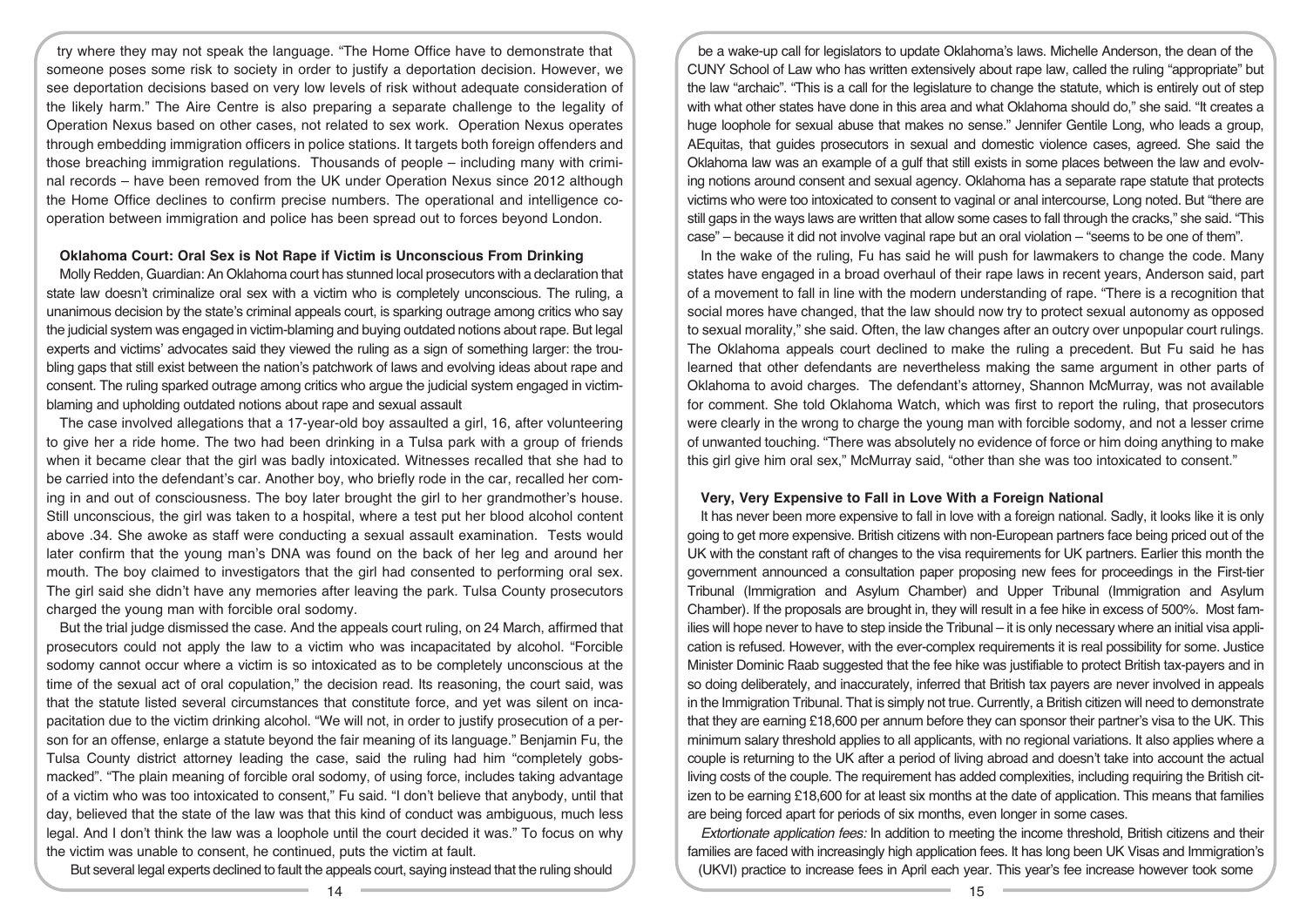people by surprise as it was introduced on 18 March 2016. It now costs £1,195 for a foreign national to apply for a visa to join their British citizen partner in the UK. This is only the first of three applications that the applicant will need to make before they are able to settle in the UK, securing their family's long term future together. This is because it takes five years of living in the UK before a foreign national partner can apply for indefinite leave to remain. At the current fees, it will cost a family nearly four thousand pounds in application fees alone. In real terms, is it a lot more. Since April 2015, foreign nationals coming to live in the UK for more than six months have been required to pay an immigration health surcharge. The government's position on announcing the levy was that: the surcharge will ensure that those coming to work, study and join family in the UK make an appropriate financial contribution to the cost of the health services they may use whilst in the UK.' It is an attractive soundbite but it ignores the fact that those who enter the UK with the right to work, which includes foreign national spouses, will already contribute through the payment of national insurance contributions and income tax. Furthermore, the surcharge is applied regardless of whether the applicant has private health insurance. The NHS surcharge will add another £1,100 at the current rates to a couple's UKVI fees.

New English language requirements: It doesn't stop there. On 21 January 2016, the Prime Minister announced that non-EEA migrants in the UK as partners or parents will need to attain level A2 of the Common European Framework of Reference for Languages when applying for further leave to remain after an initial grant of leave to remain in the UK. English language testing for partners was initially introduced following an amendment to the Immigration Rules in November 2011, with applicants having to take and pass a Home Office approved English language test at a basic A1 level of English in speaking and listening. The requirement to take and pass an English language test as part of visa applications was the subject of lengthy litigation. In November 2015, the Supreme Court ruled that the requirement was not in itself discriminatory or contrary to article 8 ECHR but that the accompanying Home Office guidance could be incompatible with article 8 where compliance with the requirement to take and pass a test was impracticable.

Since being introduced, the list of approved test providers has undergone various changes. The most recent changes were introduced in April 2014 with the introduction of Secure English Language Testing (SELT). There are now only two recognised SELT test providers: Trinity College and IELTS, with applicants applying for a visa outside the UK being restricted to IELTS tests. The Prime Minister's announcement will see foreign partner's having to take and pass a test at a higher level of A2 which is described as 'waystage or elementary'. Whilst this 'elementary' level English may not, on the face of it, seem an onerous task, figures quoted by the British Council suggest that it will take an applicant between 180-200 guided learning hours to reach level A2. This additional requirement seems excessive, given that foreign spouses need to demonstrate intermediate English at level B1 should they wish to settle in the UK. The changes will put further financial pressure on families who are already required to pay ever increasing Home Office application fees and the newly introduced Immigration Health Surcharge. The truth is these constantly changing requirements put enjoying a family life in their home country out of reach for many British families. Those who don't earn 'enough' face being separated for many months, even years, until their financial circumstances improve.

# **Asylum Seekers Poorly Served by 'Sausage Factory' Law Firms**

*Jo Wilding, Justice Gap:* People seeking asylum in the UK face a hostile and cynical asylum process. Although legal aid is still available, cuts to publicly funded asylum legal services appear to have had a devastating effect on their availability and quality. Asylum law has some of the most brilliant, most committed lawyers, going far beyond the call of duty, putting in far more hours than

they are paid for to provide a thorough service and craft creative and clever legal arguments. They make their services available for most, if not all, of their professional lives at legal aid rates, far below what they could earn from privately paying clients. Yet there are still concerns about the overall quality of publicly funded asylum legal services provided: why? These are complicated issues but this article attempts to give a brief insight, based on completed and continuing research carried out on the quality of asylum services and the situation of unaccompanied children seeking asylum in the UK.

Too small to survive: Firstly, the legal aid contract gives limited 'matter starts' to each firm or organisation, which left many firms – or their asylum departments – too small to survive at all or too small to remain specialist. Previous research has shown that an experienced specialist adviser is likely to provide higher quality representation than a non-specialist, regardless of qualification. The removal of non-asylum immigration from the scope of legal aid meant that departments shrank still further, reducing the availability of specialist practitioners. This practice of giving the same number of matter starts to all firms also has the effect of pushing a percentage of people through the doors of the poorer quality firms, as the better ones run out of capacity.

Second, the incentive in the contract is to do the bare minimum of work, since the fixed fee will be the same whether the representative does one hour of work or 10. Some, of course, do the 10 hours of work, squeezing it out on overtime; others secure charity funding to cover the hours which the Legal Aid Agency will not pay for. Some take on more private work, for which they can be paid significantly more – I call this the Robin Hood business model – but this is rarely asylum work since very few people seeking asylum have the money to pay for truly expert private representation. Others expand by opening more offices to obtain more matter starts which they then fulfil by having low paid and low qualified staff doing most of the work under supervision of fewer experienced specialists – often called the 'sausage factory' model.

Third, the Legal Aid Agency (LAA) monitors quality through a system of audits, which check compliance with targets and key performance indicators. These include sending a client care letter, but give no indication of whether the client care letter was comprehensible to the client. They include maintaining a success rate on appeals which is higher than the average percentage of appeals allowed by the Tribunal. The measures for assessing quality completely miss the point and become mainly micromanagement. All of this in turn discourages representatives from taking on complex cases which either look likely to take more than the allotted time or look more difficult to win, which in turn leaves a proportion of the most needy clients with no representative, having been told their case does not have "merit" – or a good enough chance of success. Government and the LAA have argued that market forces should be applied to the provision of publicly funded advice. But in fact, their policies actively obstruct the operation of market forces: clients cannot vote with their feet because they cannot freely choose representatives or change representatives even when they realise their current firm is poor. Quality is ignored in the contracting process and does not appear to have any impact on the LAA's management of contracts, with the top firms micromanaged, audited and refused extension applications in the same way as the poor ones.

One key question for my future research, therefore, is how some organisations manage to continue providing excellent quality legal services; another is why the Legal Aid Agency persists in contracting with those which do not. An important consequence of poor representation, together with poor quality administration and decision making by the Home Office, is that